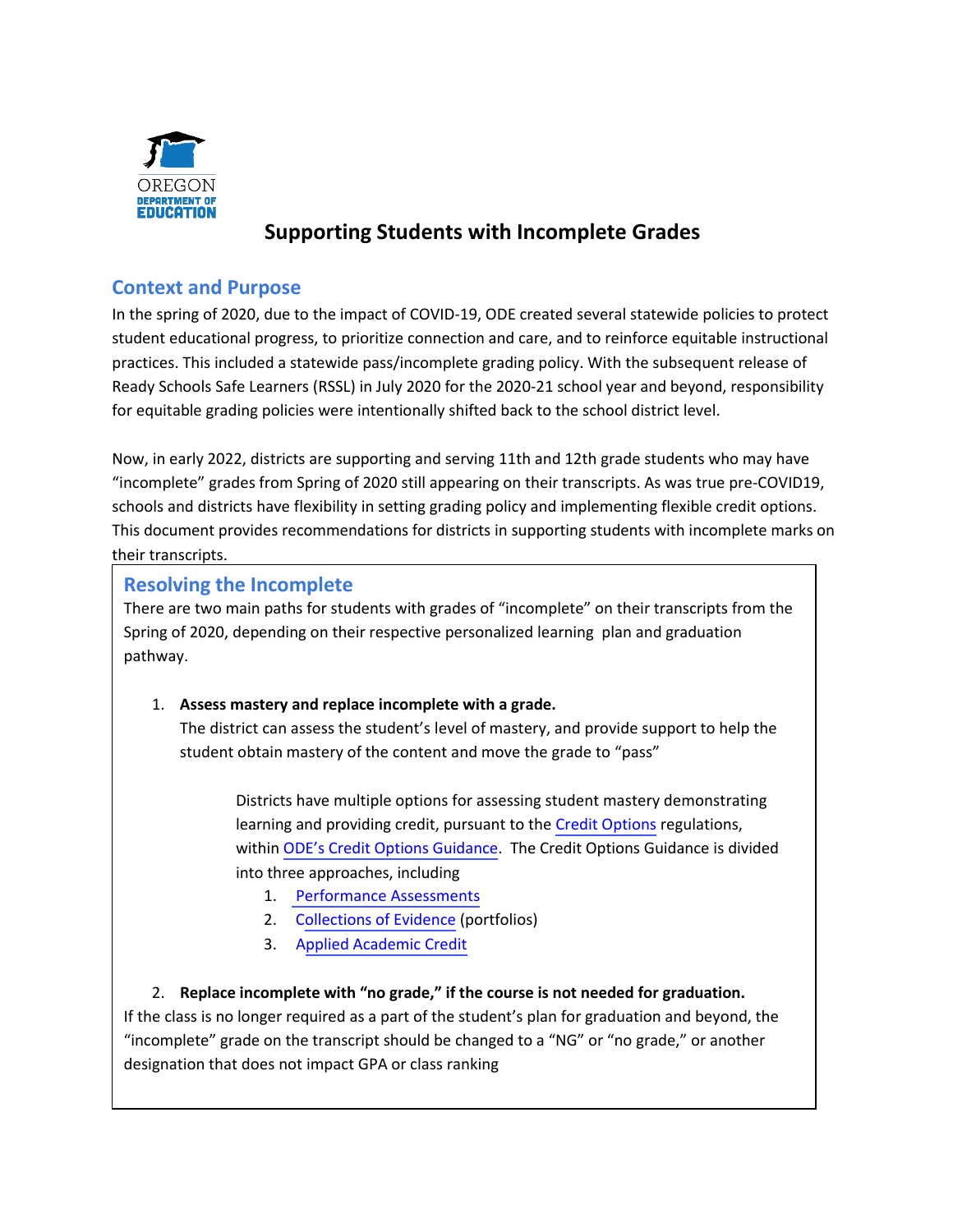## **Considerations and Recommendations**

Following are some recommendations intended to assist districts in their planning.

 **Demonstrating Learning:** *Assess what students know and provide them with opportunities to master only the content not yet learned, rather than repeating an entire course.* 

 Some ways districts can allow students to demonstrate their prior learning, identify course standards not yet mastered, and work toward mastery include:

- Allow students with incompletes to take the summative assessment(s) for the course to demonstrate mastery or determine what content still needs to be mastered
- ● Contact students in 11th and 12th grade who will likely need additional credits for graduation and develop an individualized graduation and postsecondary transition plan with those students and families/guardians
- Consider [Oregon's Credit Options Guidance](https://www.oregon.gov/ode/students-and-family/OregonDiploma/Pages/Credit-Options.aspx) in the design of multiple-targeted learning opportunities for students (e.g., ODE's performance-assessment-based Credit Options Guidance, coursework completion, project based learning, credit recovery programs, reverse transfer (high school credit for college or university courses), GED programs)

Some considerations for districts in implementing these practices follow:

- Involve the educators with subject matter expertise both in planning how to collect information about student learning, in supporting students in demonstrating, and in evaluating the evidence
- Provide supports for learning, which may include but are not limited to academic support courses, consolidated/combined content courses, personalized academic tutoring, expanded options, college or university courses, summer school, online course offerings, peer tutoring, zero period learning opportunities, and/or project-based learning opportunities
- Document student progress toward learning targets
- Include supportive communication with students and parents, including written confirmation to the student and their parents/guardians of graduation status and their plan to graduate

#### **Center in Equity:** *We urge districts to continue to prioritize equity in every decision, and to consider how decisions and actions attend to racial equity and social justice ([Oregon Education Equity Stance](https://www.oregon.gov/ode/students-and-family/equity/Pages/default.aspx)).*

Some ways to center equity while doing this work include:

- Do not hold students with Incompletes to a higher standard to earn credit than those students who were awarded credit during the 2020 and 2021 school year
- Continue to recognize the disproportionate and severe impact of the pandemic on students and families, especially those from historically underserved groups